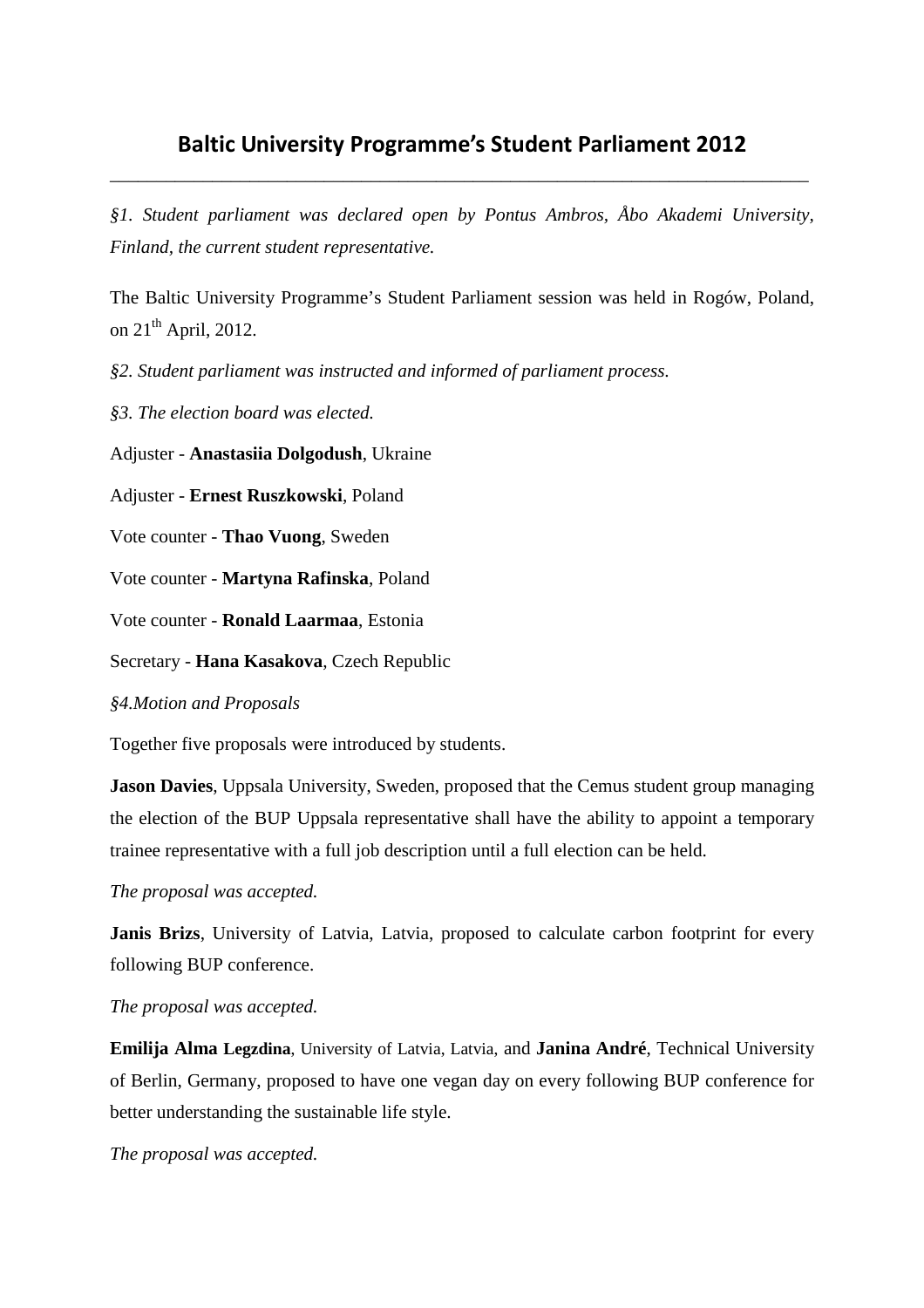**Kirill Zinin**, Euroakadeemia, Estonia, proposed to create a social BUP network pages, where everyone could share new ideas and events with theirs colleagues. The aim is to spread sustainability to other countries more effectively.

## *The proposal was accepted.*

Sandra Abele, University of Latvia, Latvia, proposed to create a group of students in every country to inform other students about the BUP organization activities and get more students involved to the Baltic University Programme.

## *The proposal was accepted.*

Students had an opportunity to ask questions to the promoters on their proposals.

## *§5.Comments and additional questions*

As an addition to Janis Brizs's proposal, students also suggested that every following BUP conference should be as sustainable as possible.

*§6.Election of international Students representative June 2012 to May 2013* 

Present BUP student representative Magda Barecka, Lodz University of Technology, Poland, held a speech.

BUP student representatives Magda Barecka and Pontus Ambros instructed BUP Student Parliament about the election process.

BUP student representative candidates

- ⋅ **Magda Barecka**, Lodz University of Technology, Poland,
- ⋅ **Dmitri Davydov**, Tallinn University of Technology, Estonia,
- ⋅ **Kirill Zinin**, Euroakadeemia, Estonia,

were given an opportunity to give a speech, to introduce themselves, their visions and their potential role as the BUP student representative.

*§7. A session of questions and answers with the candidates was held.* 

*§8. Voting for BUP student representative* 

All members of the BUP Student Parliament were given an opportunity to vote. The election board received together 80 ballot papers. 78 ballots were valid.

- Magda Barecka, Lodz University of Technology, Poland, received 33 valid votes.
- ⋅ **Dimitri Davydov**, Tallinn University of Technology, Estonia, received 5 valid votes.
- **Kirill Zinin**, Euroakadeemia, Estonia, received 40 valid votes.

Together 2 ballots were unfilled.